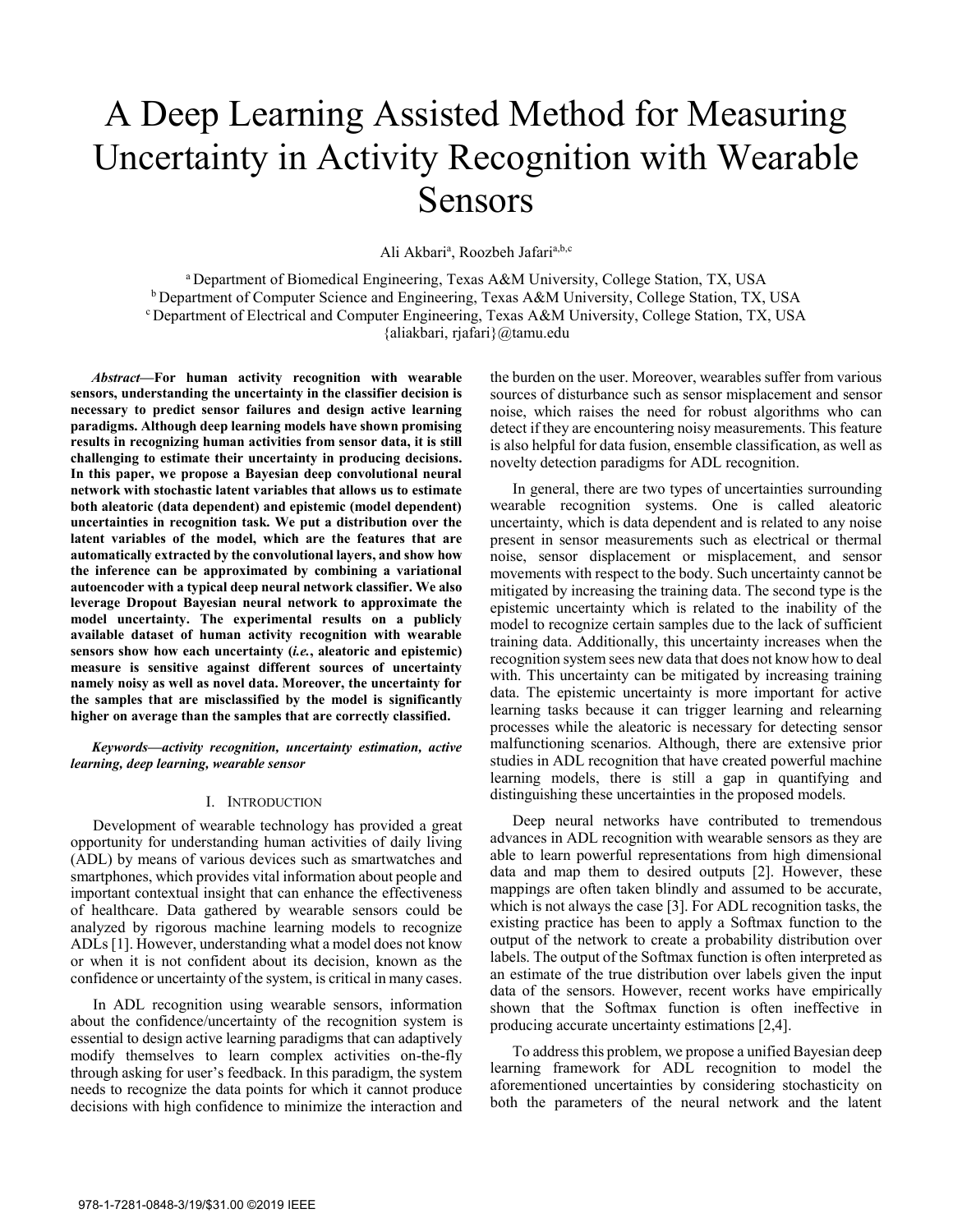variables served as the features. Our proposed method extracts the features from time series automatically and learns their posterior distribution given the input data through a variational autoencoder (VAE) based framework. To consider the randomness on the model weights, we utilize the Dropout Bayesian network.

In summary the contributions of this paper are as follows:

- We design a unified framework for automatic feature extraction, classification, and estimation of uncertainty of the classifier for human activity recognition.
- We propose a method for quantifying both epistemic and aleatoric uncertainties, and show how each responds to different sources of uncertainty through our experiments.

## II. RELATED WORKS

Understanding what a model does not know is a critical part of machine learning and deep learning models. In deep learning, the Softmax functions is used at the end of the pipeline to measure probability of the labels; however, it has been shown that it does not always capture model uncertainty correctly [2,4]. A framework has been designed to learn mappings from input data to aleatoric uncertainty in image recognition [4]. The authors compose these together with epistemic uncertainty approximations. However, this model learns aleatoric uncertainty based on the assumption that noisy data is available in training images (*e.g.*, highly textured input images or far objects), which is not always the case in ADL recognition.

Measuring uncertainty is important in active learning tasks for activity recognition. Uncertainty has been used to trigger data annotation inquiry from users to update the classifier [5,6]. In addition, understanding uncertainty due to sensor malfunction is critical when designing data fusion frameworks for robust activity recognition [7,8]. The uncertainty of the classifier has also been used to detect samples of NULL activities [9]. It is essential to decompose and accurately estimate each uncertainty for design of active learning paradigms. Because in one scenario, active learning can be triggered, and in the other scenario, in presence of noisy or malfunctioning sensors, the corresponding data points could be discarded. To the best of our knowledge, there is no study that distinguishes and measures different types of uncertainty in activity recognition.

## III. UNCERTAINTY DEFINITION AND THE LIMITAION OF SOFTMAX FUNCTIONS

In this section, we formally define the concept of uncertainty in recognition task and then highlight the limitation of the Softmax function in estimating uncertainty. The concept of recognition uncertainty is coupled with the confidence of the classification model about its decision. More formally, let *(x,y)* represent a single sample from training data where input data is *D*-dimensional  $x \in R^D$  and the output is *N*-dimensional  $y \in R^N$ corresponding to *N* different classes. The confidence of the classifier is defined as  $p(y_i | x)$  where  $i \in [1, N]$ . To estimate  $p(y_i)$ *| x)* in neural networks, Softmax activation function is utilized in the last layer while the number of neurons is equal to the number of classes. It has been shown that irrespective of the structure of the data, an input *x* with a large *l2* norm always produces higher confidence than that with a lower *l2* norm [4]. In other words,



Figure 1. An example that shows increasing the magnitude of the signal increases confidence of Softmax

one can increase the confidence by simply increasing the amplitude of a signal as shown in Figure 1. Based on Figure 1, the signal with doubled amplitude leads to a higher confidence. This means that the Softmax is not a good estimate for confidence of the classifier since increasing the amplitude does not increase the information content and yet Softmax reports additional confidence.

#### IV. METHODS

In this section, we propose a unified framework for ADL recognition and estimating different types of uncertainties within a deep neural network model.

#### *A. CNN for automated feature extraction and classification*

We leverage a CNN for activity recognition with wearable sensors due to the ability of CNN to extract features automatically. The network receives raw signal *x* as input and maps it to a latent variable *z*. These latent variables serve as the features that are extracted from a raw input signal. In a typical neural network *f*, we can write  $f=h \circ g$  where  $g: x \to z$  maps raw inputs to a higher level feature space *z* and *h*:  $z \rightarrow y$  is a discriminative function that maps the features to desired class labels. A deep CNN with multiple layers can extract features from the input signal by leveraging a convolution operation of the signal with a kernel. A kernel can be interpreted as a filter applied to the signal via a convolution operation that can extract a specific pattern or feature anywhere within the signal (*i.e.*, translation invariant). The trainable weights of CNN kernels  $(W_e)$  and the classifier  $(W_h)$  are learnt through the training of the neural network.

### *B. Uncertainty estimation*

To take into account the epistemic uncertainty, which reflects the model uncertainty, we assume a distribution over the weights of the discriminative function (function *h*). However, to capture the aleatoric, which is a data-dependent uncertainty, we put a distribution over the latent variable *z*. By assuming such distributions over the weights and latent variables and treating them as random variables instead of deterministic values, the final label inference can be written as Equation 1.

$$
p(y_i|x) = \int p(y_i|W_h, x, z)p(W_h, z|x)dz dW_h
$$
 (1)

where  $p(y_i|W_h, x, z)$  is the likelihood function, and it is calculated as the output of the neural network.  $p(W_h, z|x)$  is the posterior of weights and latent features given the input data. Since *z* is independent of  $W_h$  and also  $W_h$  is independent of input data *x*, Equation 1 can be written as follows:

$$
p(y_i|x) = \int p(y_i|W_h, x, z)p(W_h|D)p(z|x)dz dW_h(2)
$$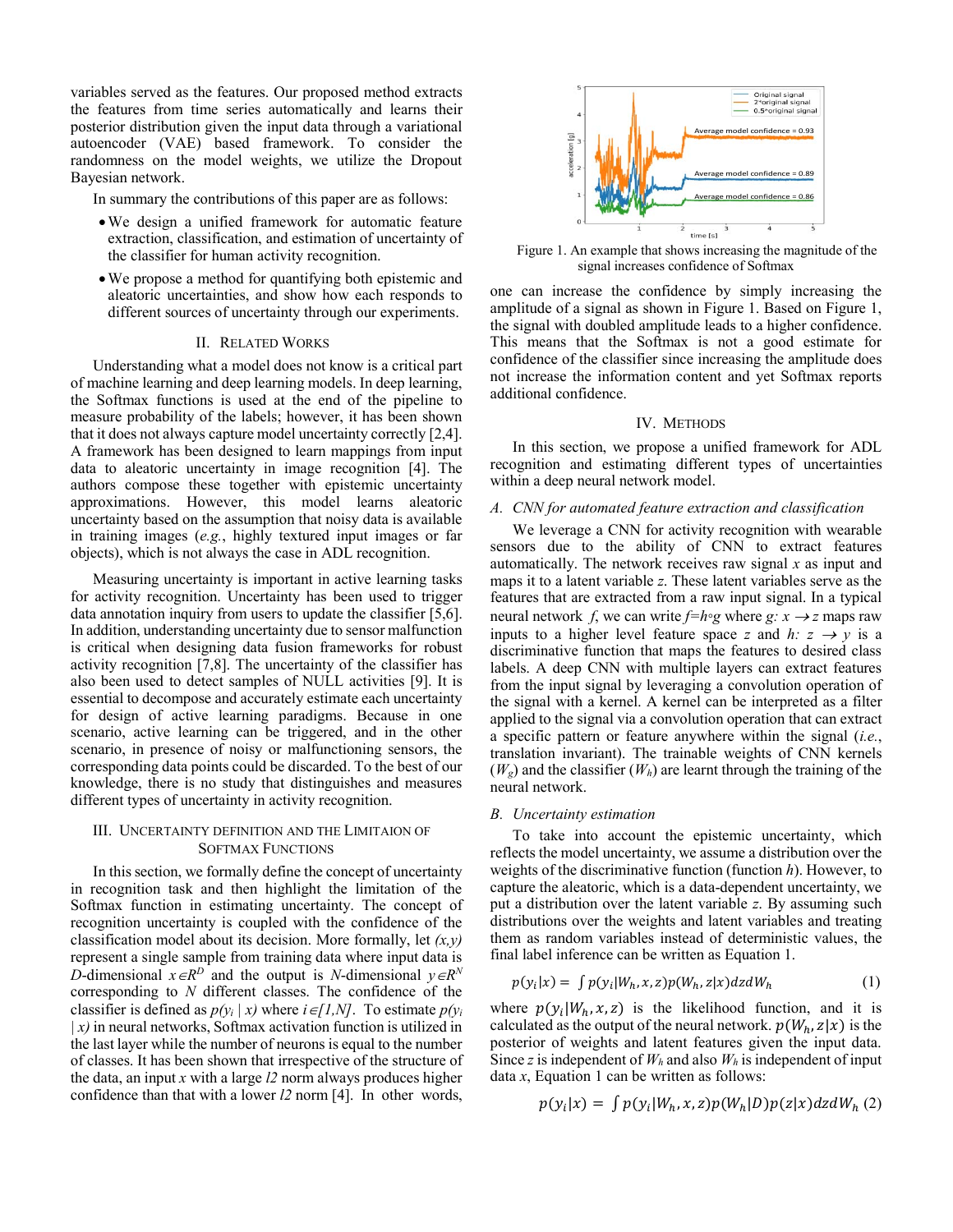where *D* is the whole training dataset used to estimate the *Wh*. The integral in Equation 2 can be approximated through Monte Carlo estimation as follows:

$$
p(y_i|x) = \frac{1}{n} \sum p(y_i|\widehat{W_h}, x, \hat{z})
$$
  

$$
\widehat{W_h} \sim p(W_h) \qquad \hat{z} \sim p(z|x)
$$
 (3)

In this framework,  $p(z|x)$  is used to model the aleatoric uncertainty.  $p(W_h)$ , on the other hand, is used to model the epistemic uncertainty. Here the problem is how to approximate  $p(W_h)$  and  $p(z|x)$ . Considering the distribution over weights *Wh*, Dropout variational inference is a practical approach for approximation inference in deep learning models [1]. This inference is done by training a model with dropout after every layer and also applying dropout in testing phase to sample from the approximate posterior. Each sample is passed through the network *n* times and in every pass, the weights of the network are dropped randomly with the probability of *pdrop*.

To complete the calculation in Equation 3, we still need to estimate the posterior distribution of latent variables  $p(z|x)$ . Please note that *z* is an unobserved latent variable while our observation is *x*. One can leverage Bayesian analysis to calculate  $p(z|x)$  directly as  $p(z|x) = \frac{p(x|z)p(z)}{p(x)}$ ; however, this leads to an intractable integral for calculating the denominator. To solve this issue, we approximate  $p(z|x)$  with a variational distribution  $q(z|x)$  from a Gaussian family. By defining the parameters of  $q(z|x)$  such that it is similar to  $p(z|x)$ , we can use it to perform inference approximation in Equation 3. To achieve this, we could minimize the Kullback-Leibler divergence (*DKL*) between the two distributions, which leads to Equation 4 [10].

$$
\log p(x) - D_{KL}{q(z|x)||p(z|x)} = E_{z_i \sim q}[\log p(x|z)] - D_{kl}{q(z|x)||p(z)}
$$
\n(4)

Based on Equation 4 to minimize the KL divergence between  $q(z|x)$  and  $p(z|x)$ , we can minimize the right-hand side of this equation. This is the core objective function of a variational autoencoder [9]. The first term on RHS of Equation 4 is the loss of reconstructing input *x* from the latent variable *z* and the second term is the divergence between the variational approximation with the prior distribution of *z* for which we use a standard Gaussian with mean of zero and variance of one.

By training a VAE and using the latent variable *z* as the features that are fed to the classifier, we can approximate the posterior distribution of features given input data and then calculate the inference in Equation 3. A VAE with convolutional layers in the encoder can extract informative features from a signal in an unsupervised manner. In such a framework, the only concern is to extract features that can retain the structure of the input data to reconstruct it successfully. However, in this paper we are dealing with a supervised classification problem in which the labels are given for certain samples during the training phase. Thus, the features not only should be able to reconstruct the input data but they should also be discriminative enough regarding the classification task given the labels. Based on this intuition, we propose a new architecture of deep neural network as shown in Figure 2 by modifying the typical VAE objective function as follows:

$$
L = p(y|x) + E_{z \sim q}[\log p(x|z)] - D_{kl}\{q(z|x)||p(z)]
$$
 (5)



Figure 2. The architecture of the proposed neural network for feature extraction and uncertainty estimation

We add the  $p(y|x)$  to the typical VAE loss in Equation 4 to produce the new loss function, as shown in Equation 5. This loss guides the VAE to produce latent features that not only can reproduce the input data, but are also discriminated between different class labels. In Figure 2, the encoder, which serves as feature extractor, estimates the mean and standard deviation of a Gaussian distribution that is the approximation of the posterior of the features given data, which is required for calculating Equation 3. The classifier samples from the distribution approximated by the encoder, and maps them to the class labels.

After training the system in Figure 2, the procedure for estimating the label and uncertainty of the classifier is shown in Algorithm 1 where *OneHotEncoding*(.) is a function that returns the one hot encoding of a vector and *std*(.) calculates standard deviation. Every input is passed through the model *n* times and at each pass *(i)* the weights are dropped randomly and *(ii)* the latent feature is sampled from the distribution approximated by the encoder in VAE. The output of the network is calculated for all *n* samples, the average of them is taken as the model decision, and the standard deviation is considered as the estimation of uncertainty. Intuitively, for the samples that the classifier is confident about, the generated labels would be more consistent, while for non-confident samples, the classifier will generate distinct labels that leads to higher standard deviations.

The uncertainty calculated by Algorithm 1 is called combined uncertainty as it contains both aleatoric and epistemic uncertainties. To only consider the epistemic uncertainty, we use the mean of *z* instead of sampling from the approximated posterior. In fact, with this uncertainty, we only consider the randomness of the weights of the model and do not care about the randomness of *z*. On the other hand, to only calculate the aleatoric uncertainty, we do not drop weights during testing phase. Hence, we ignore model uncertainty and only take into account the data dependent uncertainty over latent variables *z*.

**Algorithm 1** Label and uncertainty estimation

| <b>Input:</b> test data x, encoder network g, classifier network h, $p_{drop}$ , |
|----------------------------------------------------------------------------------|
| number of labels $N$ , parameter $n$                                             |
| Initialize <i>prediction</i> = $zeros(n, N)$                                     |
| <b>Output:</b> classifier decision $\hat{y}$ , <i>Uncertainty</i>                |
| <i>for <math>i = 1</math> to n do:</i>                                           |
| Take a sample $z_i \sim g(x)$                                                    |
| Drop weights of h with the probability of $p_{drop}$                             |
| $v^j = h(z_i)$ // the output of Softmax function                                 |
| prediction $[j, :] = OneHotEncoding(y)$                                          |
| end for                                                                          |
| $\hat{y} = \frac{1}{n} \sum_{i=1}^{n} y^{j}$                                     |
| $Uncertainty = std(prediction)$                                                  |
|                                                                                  |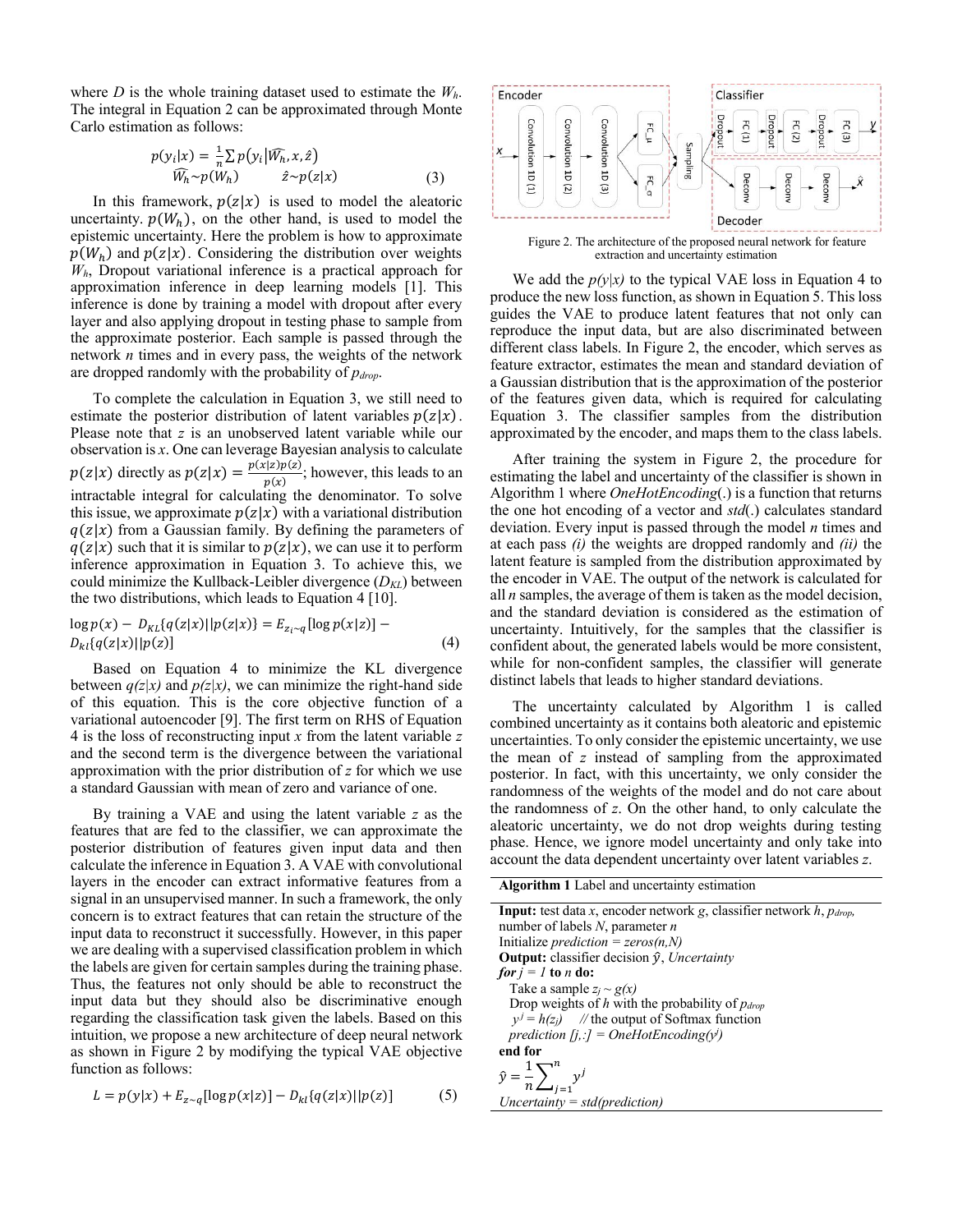In this work, the encoder consists of three convolutional layers with 32, 64, and 128 neurons respectively following by two fully connected (FC) layers with 20 neurons for estimating mean and standard deviation of posterior (FC μ and FC  $σ$  in Figure 2). The classifier contains three fully connected layers with 64, 128, and 7 neurons. It is worth mentioning that based on our experiments, leveraging less number of layers, below three for each network, did not produce a reasonable accuracy. On the other hand, increasing the number of layers beyond three increases complexity of the model and introduces challenges for the execution of the neural network on wearable devices, while it does not offer significant improvement in the performance.

## V. EXPERIMENTAL RESULTS

We analyze the effectiveness of our uncertainty modeling by evaluating its behavior in response to different sources of uncertainty. When presented with novel data, such as those from new classes or new sensors, a good measure of uncertainty should increase. Furthermore, the same should happen when the system deals with noisy measurements. To assess the quality of our uncertainty measurement technique, we investigate the following questions:

• How do different uncertainties quantified in this study (epistemic and aleatoric) behave when dealing with novel data from a different distribution compared to the training set?

• How do noisy sensor measurements affect these uncertainties? With last two questions, we seek to find whether these two types of uncertainties are separable.

• Is there a meaningful change in the uncertainties in data samples that are predicted wrong by the model compared to the ones that are correctly classified?

#### *A. Dataset*

The dataset used in this work is a publicly available activity recognition dataset called PAMAP2 which comprises of 18 physical activities measured by three inertial measurement units (IMUs) performed by 9 different subjects. IMUs were worn on three different body parts: wrist of the dominant hand, chest, and ankle of the dominant foot. In this study, we used 7 out of 18 activities, which have most number of samples namely lying down, sitting, standing, walking, running, biking, and rope jumping. We used 3D acceleration and gyroscope sensors that results in 18 axis of data and segmented the data into windows of length 100 (one second as the sampling rate of the sensors is 100Hz) with 50% overlap.

### *B. Uncertainty Created by Novel Data*

In this section, we aim to analyze the behavior of the quantified uncertainties when the system deals with novel data, namely data that is drawn from a different distribution. A good measure of uncertainty must increase when the system is presented with novel unfamiliar data. In activity recognition, the novel data is presented when the user performs an activity for which the system has not been trained, or when the data of a new sensor is fed to the system. Therefore, herein we consider three different scenarios where the results are shown in Figure 3.

In the first scenario (the yellow bar in Figure 3), we test the model with data from the same distribution as the training (nonnovel data). In other words, the model is tested on the data of the



Figure 3 - The uncertainty when the model is tested on novel data. in "Set 1" the training data includes lying, sitting, and standing and the novel data in the test phase includes walking, running, cycling, and rope jumping. in "Set 2" the training and testing activities are exchanged . (a) combined uncertainty; (b) epistemic uncertainty; (c) aleatoric uncertainty

same sensor and with the same labels as in the training set. In the second scenario (the cyan bar) the model is trained on two sensors and is tested upon the data of the third (new) sensor. In the last scenario (the blue bar), we test the model with the data of new activities while the sensors are the same in the training and testing phase. Unsurprisingly, as Figure 3 shows, all combined (Figure 3-a), epistemic (Figure 3-b) and aleatoric (Figure 3-c) uncertainties increase when the model faces novel data (cyan and blue bars in comparison to the yellow bar). However, this increase is much more significant in the epistemic uncertainty (Figure 3-b) compared to the aleatoric uncertainty (Figure 3-c). This confirms the initial hypothesis about the type of uncertainties and it is in line with [3]. In fact, it shows that the epistemic uncertainty, which considers the model uncertainty, is much more sensitive to the lack of training data compared to the aleatoric uncertainty. By measuring this uncertainty, we can realize if the input data is not familiar for the model. In such case, for example, we can solicit the user to get more information about the activity label and retrain the model.

## *C. Uncertainty Created by Noisy data*

In general, we expect the uncertainty to increase in response to the noisy sensor measurement. Thus, the second experiment is devoted to the analysis of the effect of sensor noise on each type of uncertainties quantified in this study as shown in Figure 4. In fact, here we seek to understand whether the uncertainty sourced by the noisy data is distinguishable from the uncertainty of the model sourced by lack of sufficient training data. In order to model the data uncertainty, we add synthetic noise to data where varying level of noise is represented in the horizontal axis of Figure 4. Each axis of raw sensor data is corrupted with a Gaussian noise which has a standard deviation proportional to the absolute value of its average using Equation 6.

$$
\widetilde{X} = X + \epsilon, \ \epsilon \sim \mathcal{N}(0, \lambda^2 \Sigma) \tag{6}
$$

where  $\Sigma$  is a diagonal matrix containing the absolute value of the mean of each axis and  $\lambda$  is a constant. The value for  $\lambda$  was varied from 0 to 0.5 to model different noise levels, as demonstrated on the X axis of Figure 4. According to the Figure 4, the aleotaric uncertainty (solid red line), which corresponds to the uncertainty caused by noise in the data, increases consistently as the noise magnitude (and power) increases. Epistemic uncertainty (blue